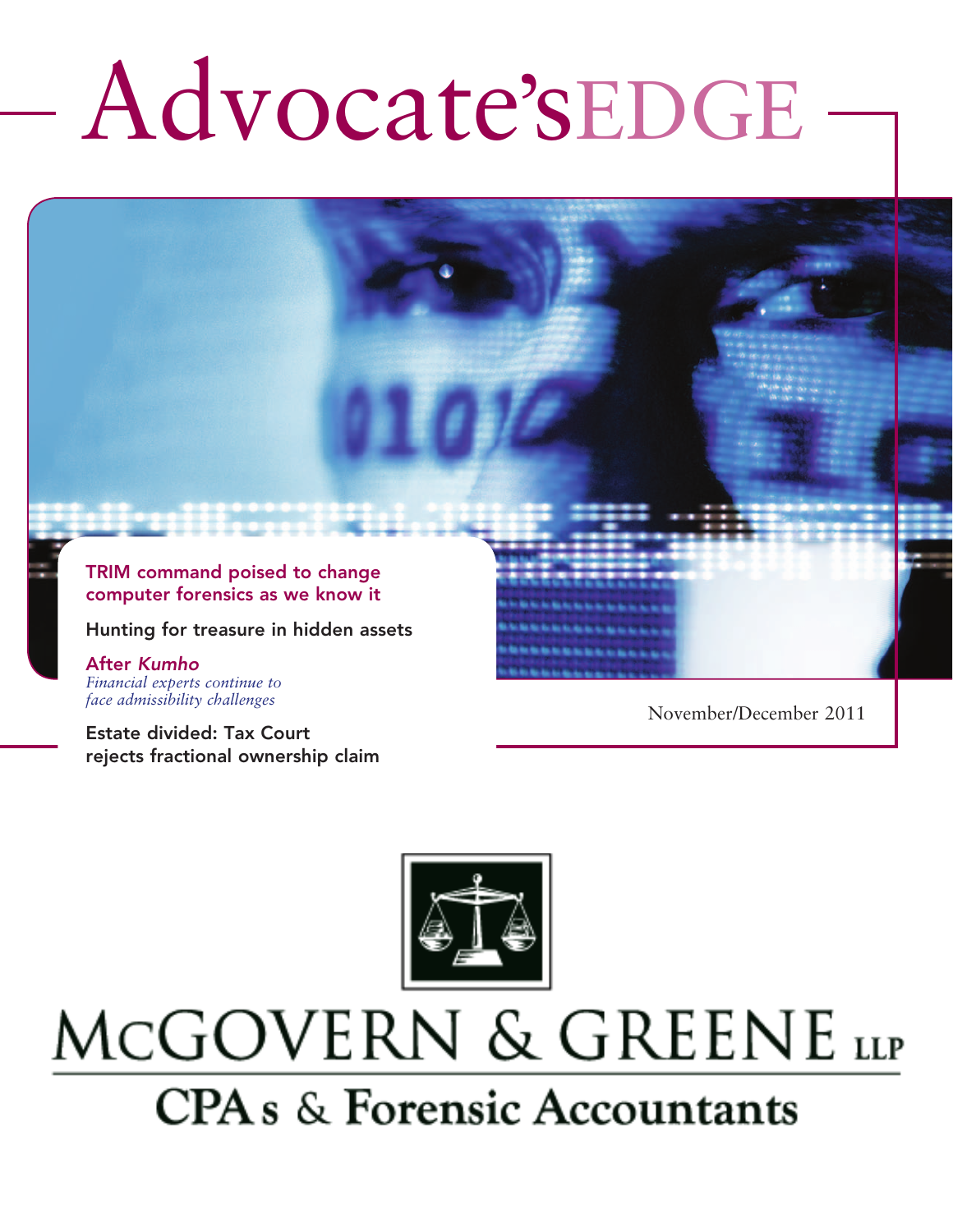## TRIM command poised to change computer forensics as we know it

Over the past decade, attorneys have come to recognize the valuable role computer forensics play in recovering key financial information and other evidence from hard drives. Computer forensics evolve at a fast pace, though, and today's whiz-bang tools could be rendered as useful as a floppy disc when new technology is fully adopted.

The increasing availability of the TRIM command in computer operating systems illustrates this phenomenon. It can make recovering critical evidence harder, and as such it's poised to dramatically reshape the field of computer forensics.

### When deleted data isn't

You've probably heard by now that no digital file is ever truly deleted. On most computers, when a user deletes information, that information isn't immediately erased. Instead of deleting the data when, for example, users empty their recycle bins, the computer marks it for deletion.

This means that the space the information occupies on the hard drive is available to be overwritten by new data. But overwriting can take time. Until the old data is completely replaced, experts can locate fragments of deleted files and possibly reassemble them so they can be used as evidence.

### WHEN DELETED DATA REALLY IS

With the TRIM command, "delete" actually means "delete." TRIM is designed to improve computer performance, in part by changing how the deletion function operates. Instead of marking space as available, TRIM purges data immediately, regardless of whether the user has overwritten it with fresh data. And the deleted data is purged *completely* — not even remnants are left behind for experts to subsequently dig up and reassemble.



TRIM has been flying under the radar to some extent because the command only works on operating systems that use solid-state drives (SSDs), as opposed to traditional hard drives that are composed of spinning disks and read/write heads. SSDs have no moving parts and are faster at reading and writing data, booting up, and searching and transferring files. They also require less energy, create less heat and are more rugged — and therefore more portable — than hard drives.

The major deterrent to SSD adoption thus far has been the high cost, but prices have begun to drop. As the use of SSDs becomes more widespread, more users will have access to the TRIM command and its drop-dead deletions. Currently, the MacBook Air features an SSD, and Windows 7 and Mac OS X Lion support TRIM on SSDs.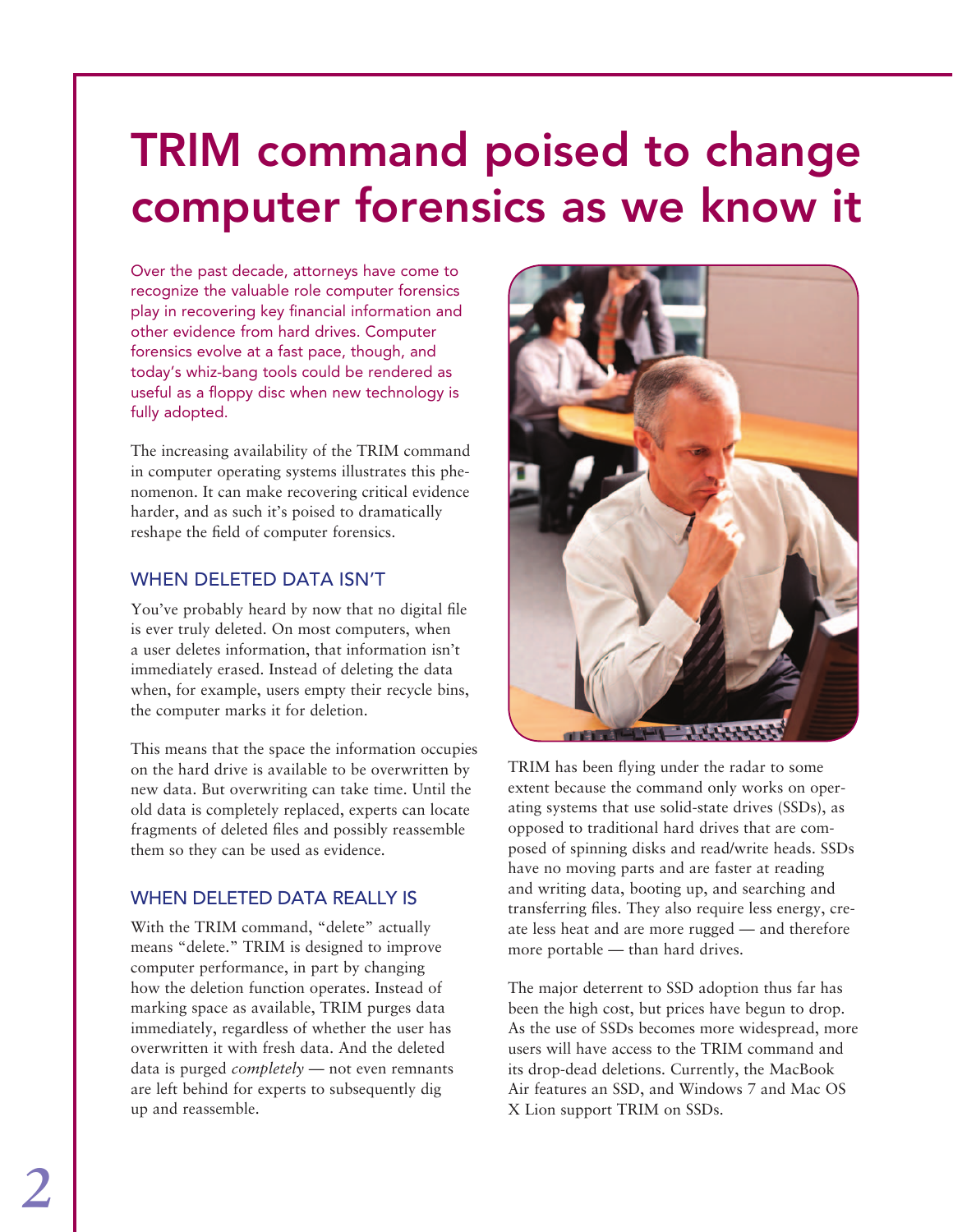### Working around TRIM

The emergence of the TRIM command does not, as some have claimed, herald the end of computer forensics as a litigation weapon. It's true that the growing use of TRIM will prevent forensic experts from digging up the ostensibly deleted data that can linger on traditional hard drives. But experts will continue to be able to recover other crucial evidence from SSDs. Evidence can still be found, for example, in Internet and operating system caches, password-protected files, and logs.

What also hasn't changed is the need for attorneys to get their forensic experts involved as soon as possible. Whether solid-state or hard, drives should be imaged early on to preempt the corruption of data, which can occur simply by searching and reviewing files. With a comprehensive image, an expert can

examine all of the spreadsheets, documents and other files, as well as the accounting and database systems that so often contain relevant evidence.

It's worth pointing out one other significant implication of the TRIM command. Because it can kick in not only when data is deleted but also when a user formats an SSD, attorneys can no longer argue that the deletion of data alone indicates guilt. The deletion may have resulted from an innocent act.

#### Looking forward

The full impact of the TRIM command on computer forensics is yet unknown. But to ensure your clients recover all available evidence to support their case, be sure to work with an experienced expert who's familiar with the latest technological developments.

# Hunting for treasure in hidden assets

Suppose you represent a company whose biggest customer, a family-owned manufacturing business, has just filed for bankruptcy. The business owes your client nearly \$200,000, but the owner pleads poverty, claiming that other creditors have already cleaned him out. Your client suspects he's not telling the truth and is, in fact, hiding assets.

Enter the forensic accountant. These financial experts use several techniques to uncover and demonstrate the existence of assets, including performing net worth analysis and reviewing tax returns. All of these tools can help in a variety of litigation contexts fraud investigations, shareholder disputes, divorce and business valuation.

### Net worth analysis

Net worth analysis entails looking at changes in a person's worth and reconciling those changes with

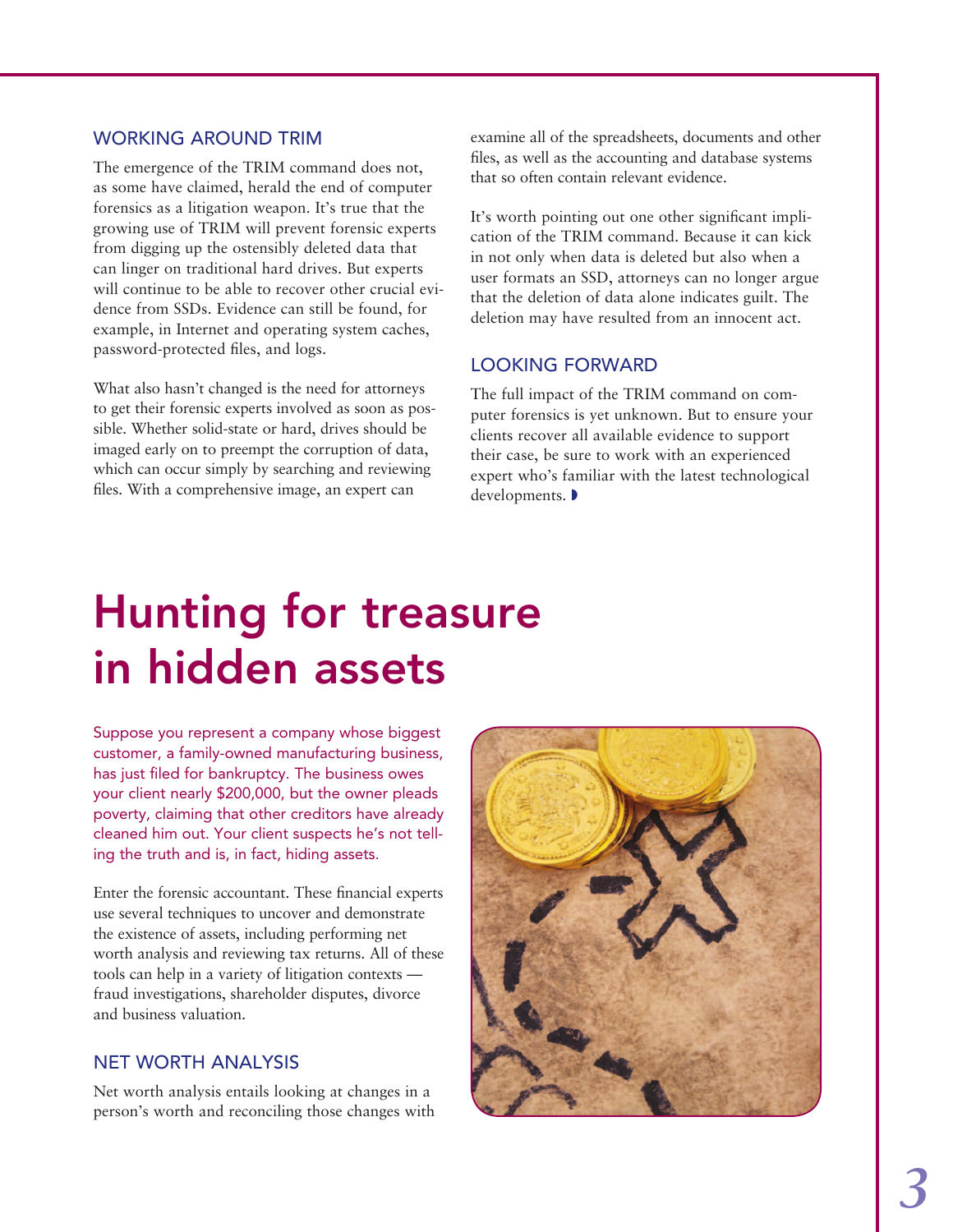income and expenses. The first step is to reconstruct this data, which may involve some detective work.

Experts search for clues in a variety of places, including bank records, real estate and court filings, payroll records, expense reports, phone bills, insurance documents, and credit reports. Employment and loan applications also can provide a wealth of information, including current and previous residences, family members' names, and previous jobs. Experts then interview peo-



ple such as the subject's accountants, former spouses, former business partners and real estate agents.

Once they collect the financial data, forensic experts typically use three methods to detect hidden assets:

**1. Asset.** This method compares the subject's net assets at the beginning and end of the year, adding known income and subtracting known expenses. A result other than zero indicates income from unknown sources.

*Experts search for clues in a variety of places, including bank records, real estate and court filings, payroll records, expense reports, phone bills, insurance documents, and credit reports.* 

**2. Expenditures.** An expert using this method looks for discrepancies between the subject's expenditures and his or her sources of funds, including salaries, commissions, investment dividends, inheritances, loans, gifts, and cash on hand at the beginning of the year. If the subject's spending exceeds the available funds, an unknown source of funds exists.

Complicating matters, however, is the fact that many people pay cash for expenses such as entertainment and meals and don't keep the receipts. And if it appears that the subject is using skimmed funds to pay for cash items, a more in-depth investigation will be necessary.

**3. Bank deposits.** This method relies on the assumption that all money is either spent or deposited. The expert starts with net deposits to all accounts during the year and adds cash expenditures to arrive at total receipts for the year. If that amount exceeds funds from known sources, the difference represents an unknown source of funds.

### Reviewing tax returns

Typically, experts also must review several years of tax returns for specific items and general trends. Of particular interest are:

- $\triangleright$  Income from wages,
- $\blacksquare$  Interest and dividends,
- Taxable refunds of state and local taxes,
- Retirement plan distributions,
- $\blacktriangleright$  Alternative minimum tax (AMT), and
- Income tax refund amount.

Tax return schedules also can contain a wealth of information. For example, Schedule A (itemized deductions) covers real estate and personal property taxes. The expert checks that reported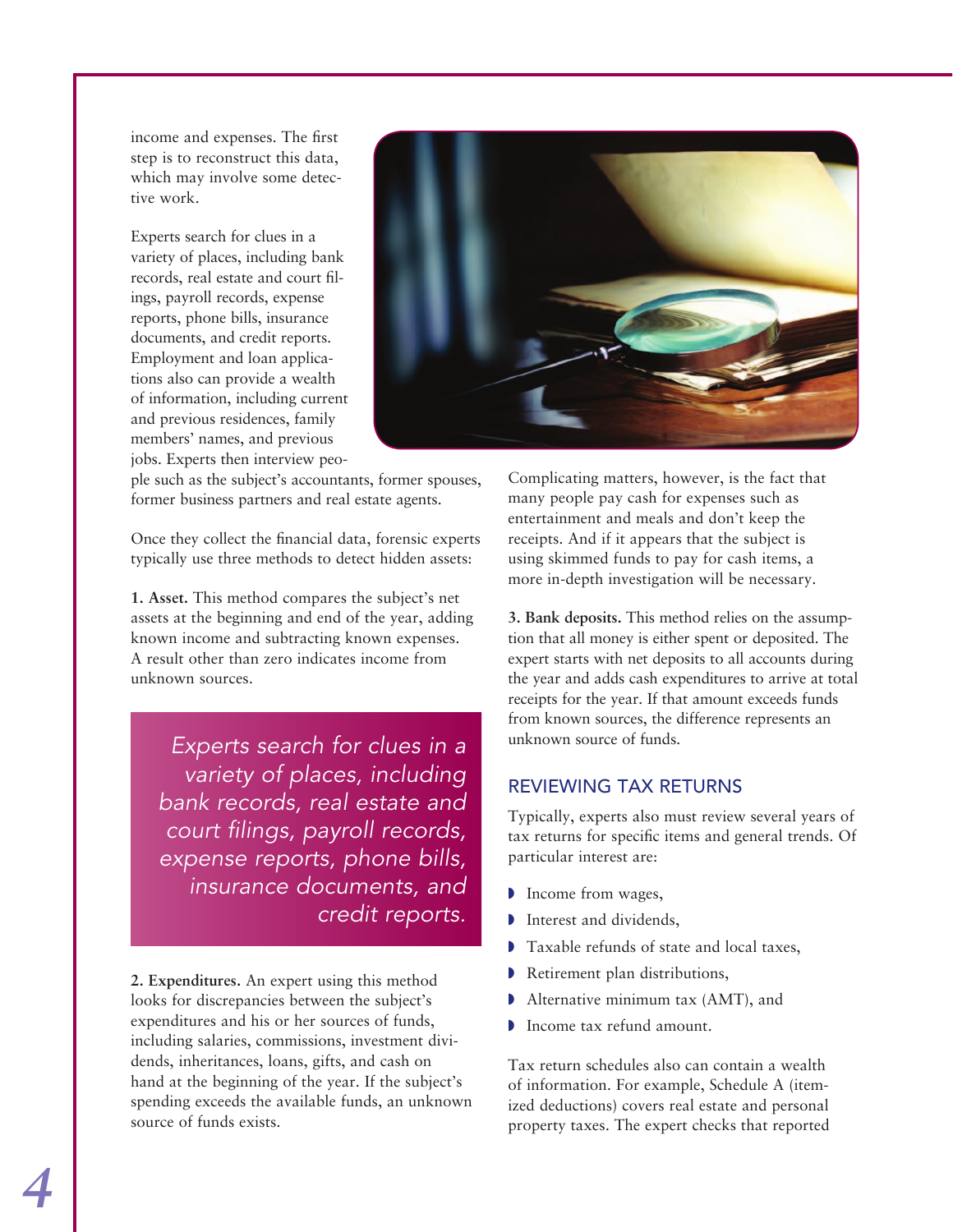amounts correspond to the underlying property. If they don't, further investigation may lead to undisclosed assets. Entries regarding state and local taxes may reveal income (or income-producing property) in other states. Experts can also glean critical information from Schedules B (interest and ordinary dividends), C (profit or loss from business), D (capital gains and losses), and E (supplemental income and loss).

### WRONG AND RIGHT

The existence of a previously unacknowledged source of funds doesn't necessarily mean the subject is wrongfully concealing assets. However, when experts find an unexplained gap, they know that the subject's financials merit further investigation. And this can help your clients recover what's rightfully theirs.  $\blacktriangleright$ 

### After *Kumho Financial experts continue to face admissibility challenges*

In 1999, the U.S. Supreme Court's decision in *Kumho Tire Co. v. Carmichael* clarified that the *Daubert* criteria for admissibility of expert testimony applies to all types of experts. Since then, PricewaterhouseCoopers (PwC) has regularly examined written opinions that address challenges to financial expert witnesses. Its latest study looks at 6,141 *Daubert* challenges in federal and state courts from 2000 to 2010 and sheds light on some of the factors that determine the admissibility of expert testimony.

### Different results for different experts

The number of *Daubert* challenges to financial experts increased every year from 2001 through 2009, but dropped 11% from the previous year in 2010. Of these experts, 52% were admitted, 28% were completely excluded and 17% were partially excluded. Judges didn't issue a decision in 3% of the challenges.

Certain types of financial experts were challenged and excluded more often than others. Economists, accountants and appraisers were challenged most frequently — representing 55% of all challenges to financial experts. The PwC study attributed this to the fact that these experts are retained as witnesses more commonly than other types of financial experts, including statisticians, financial analysts, finance professors and business consultants.



But economists, accountants and appraisers were also more likely to *survive* a challenge than other types of financial expert witnesses. During the period 2000 to 2010, 53% of challenges to other financial experts were successful, a significantly higher success rate than those for accountants  $(42\%)$ , economists  $(40\%)$  and appraisers  $(34\%).$ 

### Exclusions and the type of case

According to the study, certain types of cases are more likely to trigger *Daubert* challenges, too. For example, challenges to financial experts were made most frequently in breach of contract or fiduciary duty cases.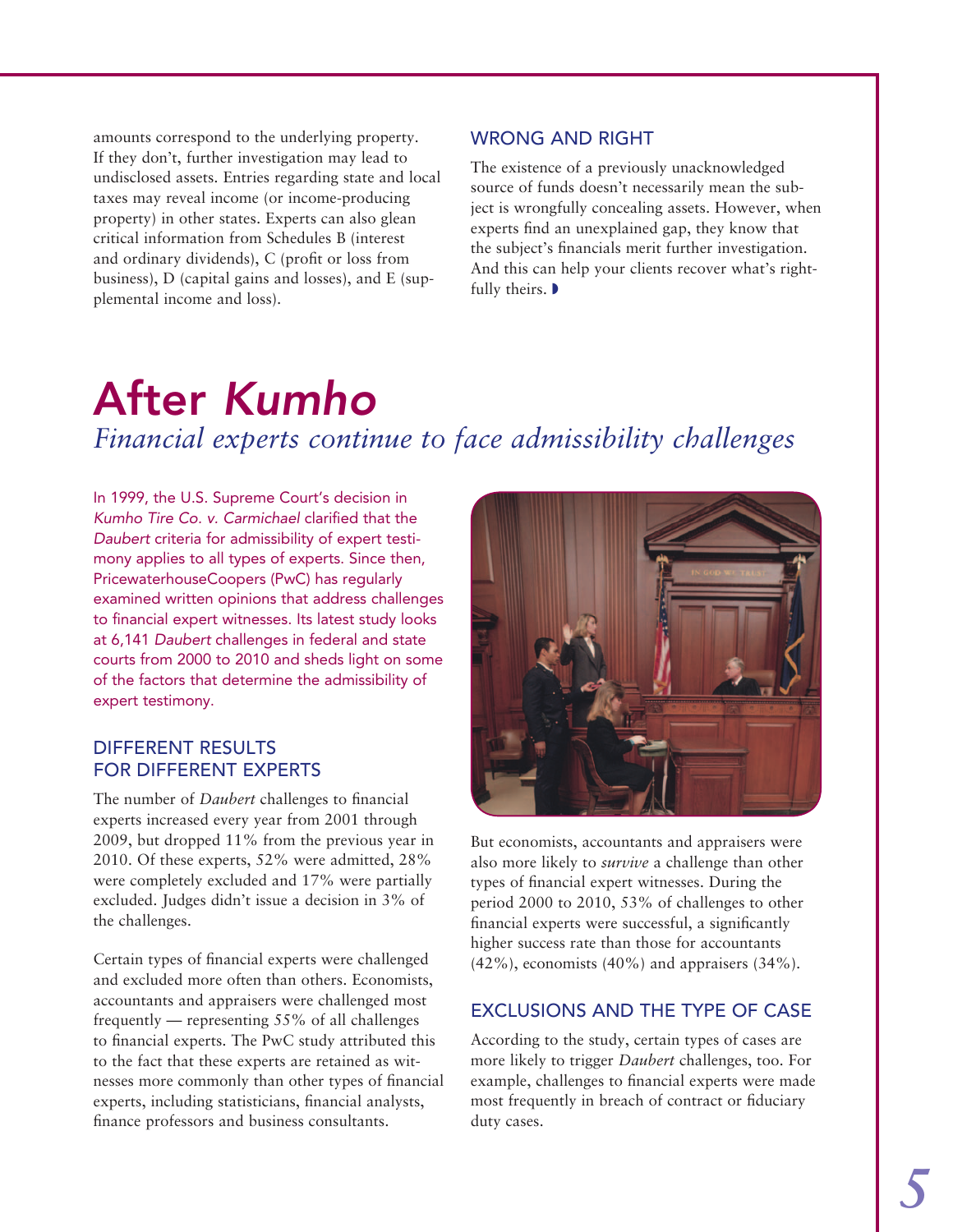However, the study didn't find significantly different success rates for most cases involving financial experts. Financial experts were successfully challenged at only marginally higher rates in fraud or intellectual property disputes than in cases involving breach of contract or fiduciary duty, antitrust or discrimination.

> *Economists, accountants and appraisers were more likely to survive a challenge than other types of financial expert witnesses.*

### Reliability matters

Lack of reliability was the top reason financial experts were excluded — in nearly 70% of exclusions of financial expert testimony — in every year of the study period. On closer look, however, this lack of reliability generally related more to a lack of valid data than the misuse of an otherwise acceptable methodology. That said, methodological flaws caused by the misuse of accepted methods were a more frequent cause of exclusion than the use of novel methodology.

PwC listed several recent cases where courts found fault with the approach taken under the reliability standard. These include cases where financial expert testimony was excluded on the basis of:

- $\triangleright$  Use of an arbitrary and unreliable method of calculating royalty rates (for example, the 25% rule of thumb) in an intellectual property dispute,
- $\triangleright$  Inappropriate selection of a growth rate to calculate business interruption loss,
- $\triangleright$  Insufficient supporting market data when calculating copyright infringement damages,
- $\triangleright$  Failure to include variables in the calculation of damages,
- $\blacksquare$  Improper use of averages in the calculation of lost earnings,
- $\triangleright$  Unreliable discounted cash flow (DCF) analysis,
- **Failure to consider DCF analysis in business** valuation,
- I Lack of support for the duration of the damage period, and
- Misuse of the Black-Scholes method of valuation.

By keeping an eye out for these and similar errors by opposing experts, you may be able to persuade the court to exclude their testimony.

### Drawing conclusions

PwC's findings, particularly those related to the factors that cause financial expert testimony to be excluded, drive home the importance of hiring qualified financial experts who are well versed in *Daubert*'s standards. Knowledge of the evidentiary requirements, whether under federal or state law, will reduce the likelihood of an expert offering inadmissible testimony based on unreliable methods or data.  $\blacksquare$ 

### Expert vs. expert

The most recent PricewaterhouseCoopers (PwC) study of *Daubert* challenges in federal and state courts found correlations between the frequency of challenges and the expert's side. While plaintiffs' financial experts were challenged much more often than experts for the defense, they were excluded slightly less often than the defense experts.

During the 2000 to 2010 period, 69% of the challenges were brought against plaintiffs' experts. But only 45% of challenged financial experts on the plaintiff side were completely or partially excluded from testifying, vs. 48% of challenged defense-side financial experts. Most recently, in 2010, 46% of plaintiff-side financial expert witnesses were completely or partially excluded. That same year, 60% of defense-side financial experts were completely or partially excluded.